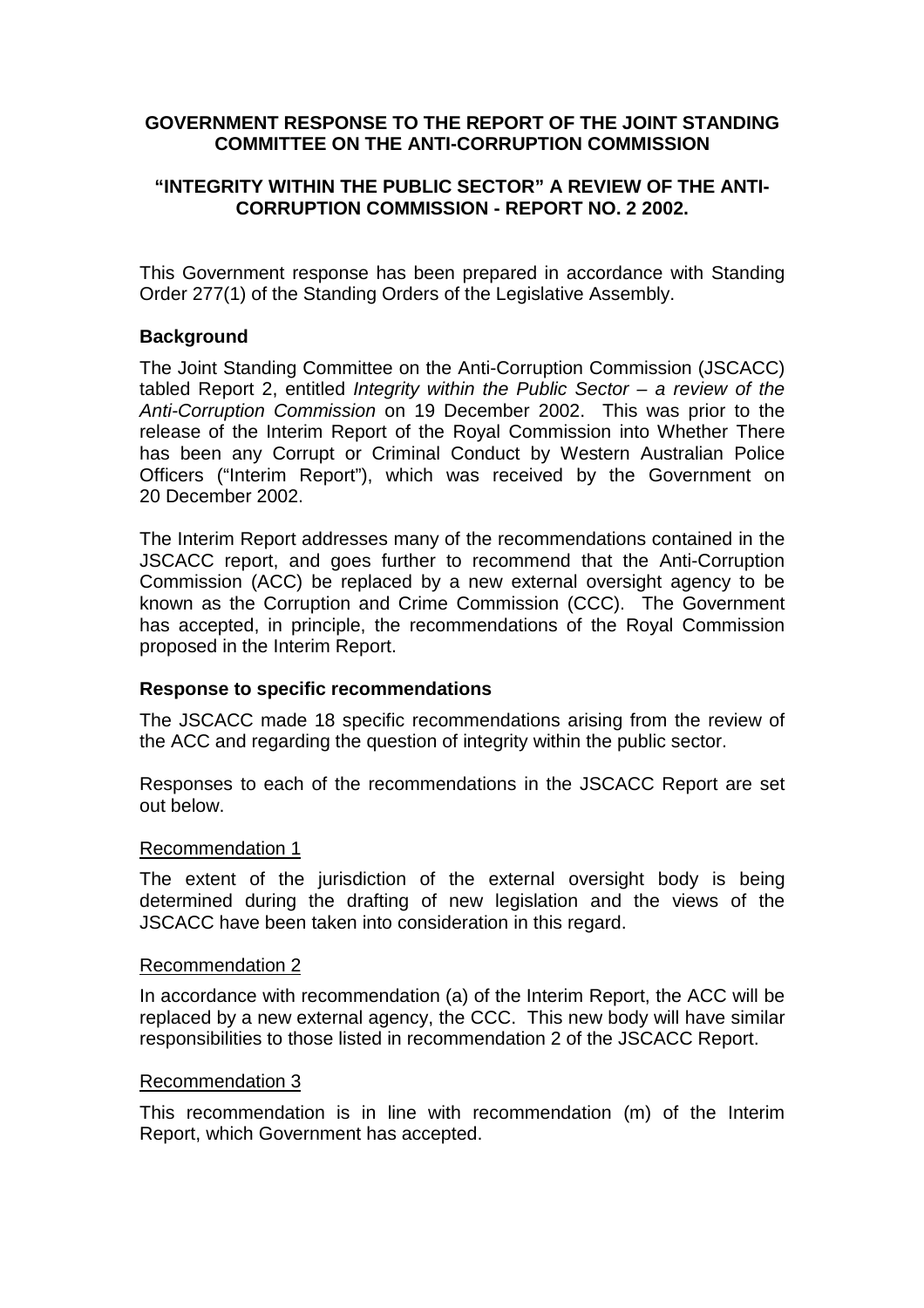# Recommendation 4

This recommendation is supported through recommendation (q) in the Interim Report. The implementation of an education program will be the responsibility of the CCC when it is formed.

# Recommendation 5

The Government has agreed to the CCC having a role in the investigation of organised crime through granting the police the powers available under the Criminal Investigation (Exceptional Powers) Act.

## Recommendation 6

The Government has accepted the alternate model proposed in the Interim Report.

## Recommendation 7

The comments of the JSCACC have been noted and the issue is being considered during the drafting of legislation to create the CCC.

#### Recommendation 8

In accordance with recommendation (k) of the Interim Report, the CCC will have the power to conduct hearings in public on a similar basis as the New South Wales Police Integrity Commission.

#### Recommendation 9

In accordance with the Interim Report, the CCC will be able to conduct hearings in private or public at the discretion of the Commissioner, having regard to the public interest. This is on a similar basis as the New South Wales Police Integrity Commission.

#### Recommendation 10

The comments of the JSCACC have been noted and the issue is being considered during the drafting of legislation to create the CCC.

# Recommendation 11

- (a) & (b) The Government has accepted that the CCC should have the full range of powers to obtain information and documentation, as are available to the Royal Commission under sections 5 and 6 of the Royal Commission (Police) Act.
- (c) This recommendation has been accepted.

# Recommendation 12

The Interim Report recommendations (g) and (h) propose that the CCC have only one Commissioner, with the provision to appoint an Assistant Commissioner, and that persons occupying judicial office should not be